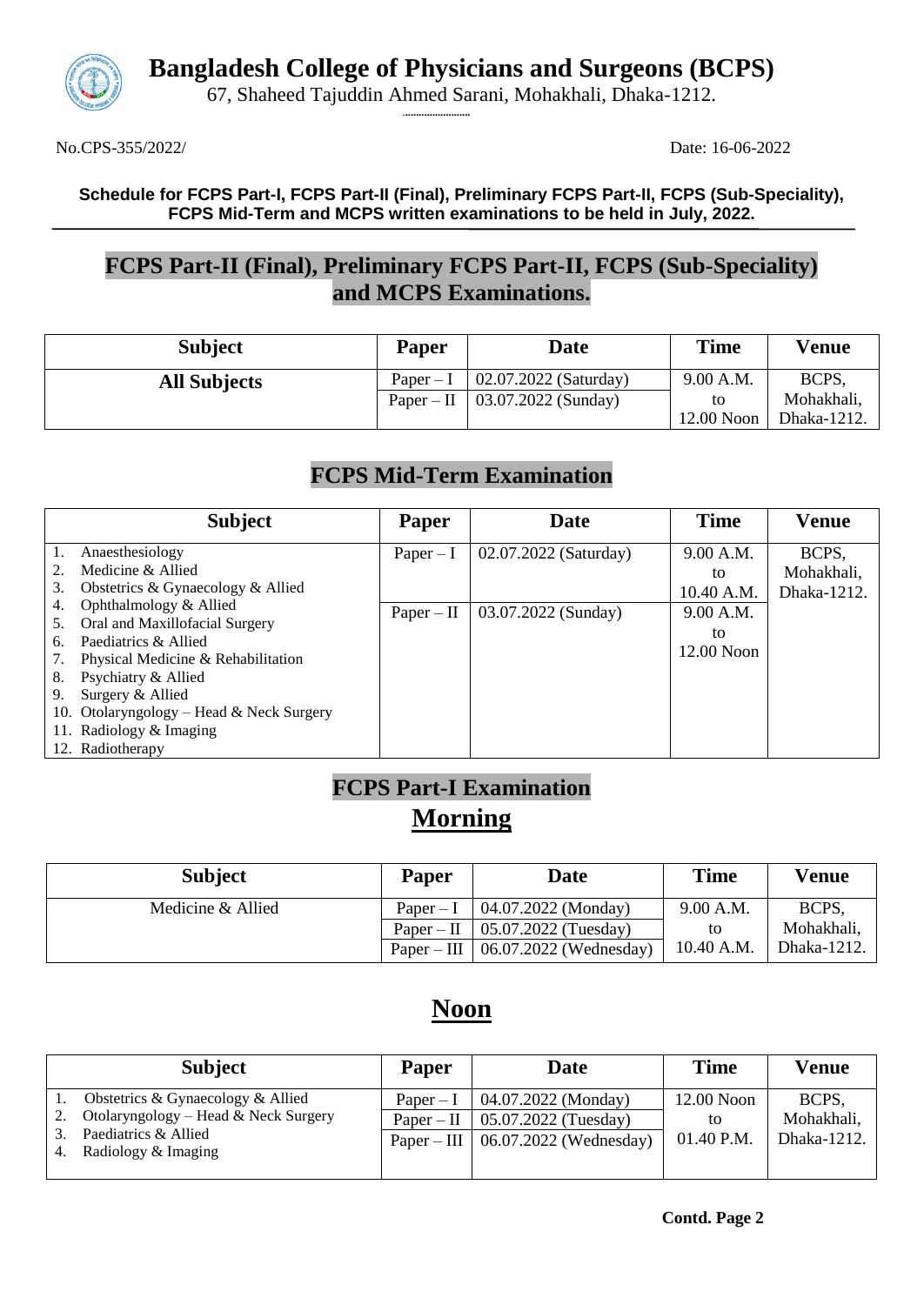#### **Page-2**

## **FCPS Part-I Examination Afternoon**

|    | <b>Subject</b>                                                                                                                                             | Paper         | Date                   | <b>Time</b> | <b>Venue</b> |
|----|------------------------------------------------------------------------------------------------------------------------------------------------------------|---------------|------------------------|-------------|--------------|
|    | Anaesthesiology                                                                                                                                            | $Paper - I$   | 04.07.2022 (Monday)    | 3.00 P.M.   | BCPS,        |
| 2. | Biochemistry                                                                                                                                               | $Paper - II$  | 05.07.2022 (Tuesday)   | to          | Mohakhali,   |
| 3. | Dental Surgery (Conservative Dentistry &<br>Endodontics, Oral and Maxillofacial Surgery,<br>Orthodontics & Dentofacial Orthopaedics and<br>Prosthodontics) | $Paper - III$ | 06.07.2022 (Wednesday) | 04.40 P.M.  | Dhaka-1212.  |
| 4. | Dermatology & Venereology                                                                                                                                  |               |                        |             |              |
| 5. | Family Medicine                                                                                                                                            |               |                        |             |              |
| 6. | Haematology                                                                                                                                                |               |                        |             |              |
| 7. | Histopathology                                                                                                                                             |               |                        |             |              |
| 8. | Microbiology                                                                                                                                               |               |                        |             |              |
| 9. | Ophthalmology & Allied                                                                                                                                     |               |                        |             |              |
|    | 10. Physical Medicine & Rehabilitation                                                                                                                     |               |                        |             |              |
|    | 11. Psychiatry & Allied                                                                                                                                    |               |                        |             |              |
|    | 12. Radiotherapy                                                                                                                                           |               |                        |             |              |
|    | 13. Surgery & Allied                                                                                                                                       |               |                        |             |              |
|    | 14. Transfusion Medicine                                                                                                                                   |               |                        |             |              |

Program for OSPE/IOE/Oral, OSCE/Clinical, Practical & examinations for FCPS Part II (final), Preliminary FCPS Part-II, FCPS (Sub-Speciality), FCPS Mid-Term and MCPS examinations will be notified on the Notice Board and Website of BCPS well in advance.

The list of the examinees and the name of the venue of the OSPE & IOE, OSCE/Clinical, Oral & Practical examinations will be notified on the Notice Board and Website of BCPS on the day before examination (after 8.30pm).

The Admit Card for the FCPS Part-I examination will be available through online only from 20 June to 06 July 2022, **(till completion of the FCPS Part-I examination)** and for FCPS Part II (final), Preliminary FCPS Part-II, FCPS (Sub-Speciality), MCPS and FCPS Mid-Term examinations will be available through online only from 20 June to 3 July 2022 **(till completion of the written examination)**. Please visit BCPS website (exams.bcps.edu.bd) and login password protected profile and print admit card. Please contact examinations department if there is any problem related to download of the admit card. *Admit Card of July 2022 session is a prerequisite for entering the examination hall.*

*No Admit Card will be issued after the deadline.* 

*No Admit Card will be printed and distributed from BCPS campus.*

#### *Instructions for Examinees*

• Examination hall will be opened one hour before commencement of the examination. Examinees will go directly to the examination hall.

• Examinees are not allowed to stay anywhere other than the examination hall.

• **Carrying mobile phones / laptops / tabs/ wrist watch / calculator / other electronic devices / bags / packets / water bottles / beverage cans / lighter / coins / metal objects other than keys by the examinees is prohibited. Carrying such materials shall be subject to expulsion from examination.**

• Examinees are not allowed to write anything on the admit card/instruction sheet or keep any other papers. These may lead to cancellation of the paper.

• FCPS Part-II written qualified examinees have to download "Information Update Form" from BCPS website [\(www.bcps.edu.bd](http://www.bcps.edu.bd/) ) immediately after publication of the written result and have to send the filled up form back to BCPS 5 (five) days before clinical examination. It is mandatory to submit the form. If found, incorrect information and incomplete form, examination will be held up/legal action will be taken against the candidate.

#### • NO MASK NO SERVICE.

Follow all the safety measures to prevent transmission of COVID-19.

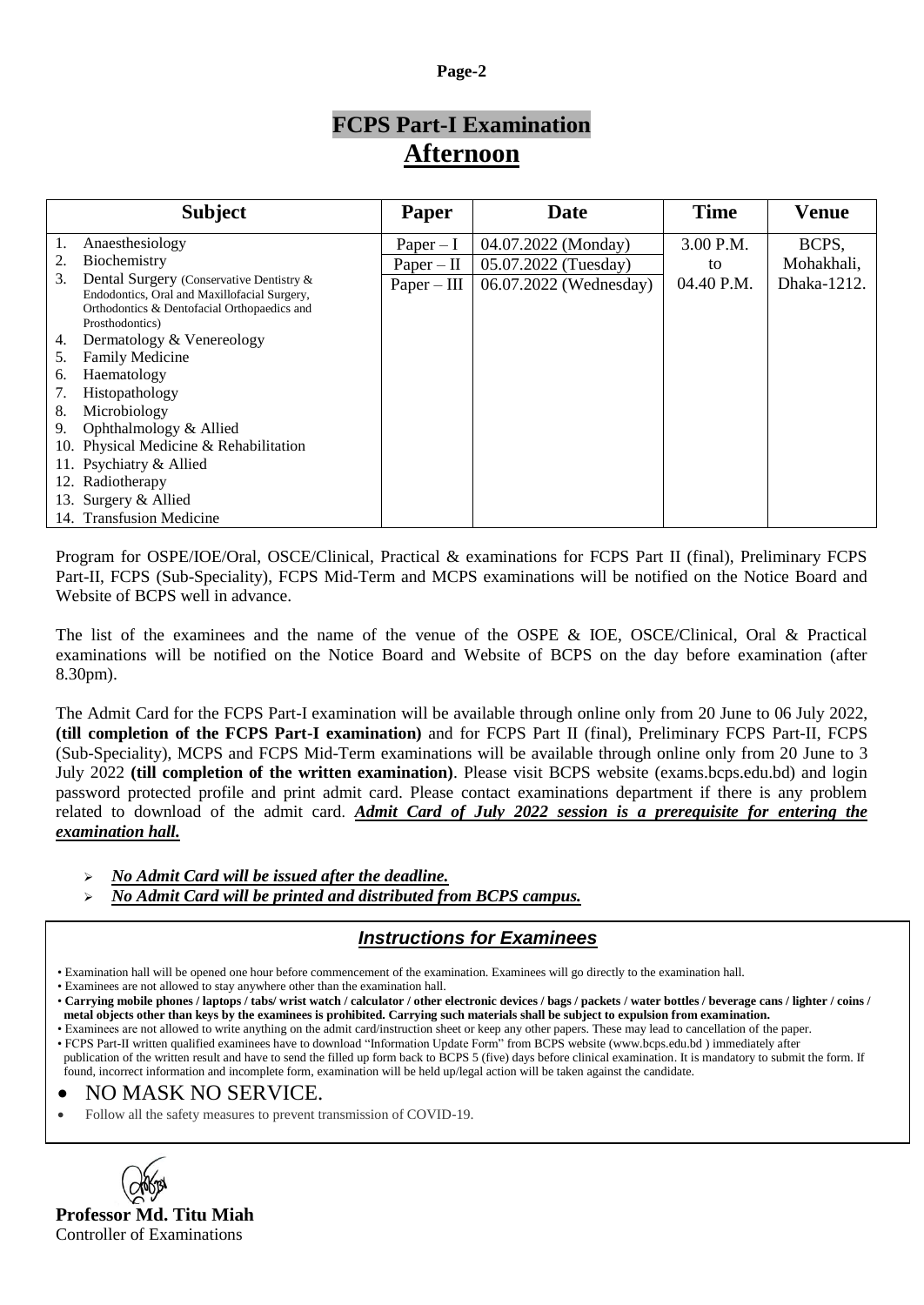

No.CPS-355/2022/ Date: 16-06-2022

**BANGLADESH COLLEGE OF PHYSICIANS AND SURGEONS**

MOHAKHALI, DHAKA-1212

#### **Re-Schedule for OSPE & IOE, Clinical, Oral and Practical Examinations to be held in July, 2022 FCPS Part II (Final), Preliminary FCPS Part-II and FCPS (Sub-Speciality) Examinations.**

| <b>Subject</b>                              | Date                                           | Day                                       | OSPE &               | Clinical/Practical/O               |
|---------------------------------------------|------------------------------------------------|-------------------------------------------|----------------------|------------------------------------|
|                                             |                                                |                                           | <b>IOE</b> Date      | ral Exams Date                     |
| Paediatrics                                 | 16 to 21 July, 2022                            | Saturday to Thursday                      | 16                   | 18, 19, 20 & 21                    |
| Preliminary FCPS-II Surgery                 | 17 to 19 July, 2022                            | Sunday to Tuesday                         | 17                   | 18 & 19                            |
| Obstetrics & Gynaecology                    | 19 to 26 July, 2022                            | Tuesday to Tuesday                        | 19                   | 21, 23, 24, 25 & 26                |
| Orthopaedic Surgery                         | 20 July, 2022                                  | Wednesday                                 | $---$                | 20                                 |
| Surgery                                     | 21 to 26 July, 2022                            | Thursday to Tuesday                       | 21                   | 23, 24, 25 & 26                    |
| Oral & Maxillo-Facial<br>Surgery            | 23 & 25 July, 2022                             | Saturday & Monday                         | 23                   | 25                                 |
| Orthodontics & Dentofacial                  | 23 & 25 July, 2022                             | Saturday & Monday                         | 23                   | 25                                 |
| Orthopaedics                                |                                                |                                           |                      |                                    |
| Medicine                                    | 25 July to 01 August, 2022                     | Monday to Monday                          | 25                   | 27, 28, 30, 31 July<br>& 01 August |
| Cardiovascular Surgery                      | 27 July, 2022                                  | Wednesday                                 | $\frac{1}{2}$        | 27                                 |
| Neuro-Surgery                               | 27 July, 2022                                  | Wednesday                                 | $---$                | 27                                 |
| Gastroenterology                            | 24 July, 2022                                  | Sunday                                    | $---$                | 24                                 |
| Psychiatry                                  | 26 & 28 July, 2022                             | Tuesday & Thursday                        | 26                   | 28                                 |
| Radiology & Imaging                         | 27 & 28 July, 2022                             | Wednesday & Thursday                      | 27 (OSPE)            | 28                                 |
| Preliminary FCPS-II                         | 27 & 28 July, 2022                             | Wednesday & Thursday                      | 27                   | $\overline{28}$                    |
| Paediatrics                                 |                                                |                                           |                      |                                    |
| Plastic and Reconstructive<br>Surgery       | 30 July, 2022                                  | Saturday                                  | $---$                | 30                                 |
| Otolaryngology - Head $&$                   | 28 to 31 July, 2022                            | Thursday to Sunday                        | 28                   | 30 & 31                            |
| Neck Surgery                                |                                                |                                           |                      |                                    |
| Histopathology                              | 28 to 31 July, 2022                            | Thursday to Sunday                        | 28                   | 30 & 31                            |
| Dermatology & Venereology                   | 30 July to 02 August                           | Saturday to Tuesday                       | 30 July              | 01 & 02 August                     |
| Radiotherapy                                | 30 July & 01 August                            | Saturday & Monday                         | 30 July              | 01 August                          |
| Neonatology                                 | 31 July, 2022                                  | Sunday                                    | $\sim$ $\sim$ $\sim$ | 31                                 |
| Anaesthesiology                             | 31 July & 02 August                            | Sunday & Tuesday                          | 31 July              | 02 August                          |
| Ophthalmology                               | 31 July to 03 August                           | Sunday to Wednesday                       | 31 July              | 02 & 03 August                     |
| Microbiology<br>Haematology                 | 01 to 03 August, 2022<br>01 to 04 August, 2022 | Monday to Wednesday<br>Monday to Thursday | 01<br>01             | 01, 02 & 03<br>03 & 04             |
| Paediatric Haematology &                    | 02 August, 2022                                |                                           |                      | 02                                 |
| Oncology                                    |                                                | Tuesday                                   | $---$                |                                    |
| Conservative Dentistry &                    | 02 & 04 August, 2022                           | Tuesday & Thursday                        | 02                   | 04                                 |
| Endodontics                                 |                                                |                                           |                      |                                    |
| Cardiology                                  | 03 August, 2022                                | Wednesday                                 | $\frac{1}{2}$        | 03                                 |
| Urology                                     | 03 August, 2022                                | Wednesday                                 | ---                  | 03                                 |
| Reproductive Endocrinology<br>& Infertility | 04 August, 2022                                | Thursday                                  | ---                  | 04                                 |
| Physical Medicine &<br>Rehabilitation       | 04 & 06 August, 2022                           | Thursday & Saturday                       | 04                   | 06                                 |
| Biochemistry                                | 04 to 07 August, 2022                          | Thursday to Sunday                        | 04                   | 06 & 07                            |
| Feto-Maternal Medicine                      | 06 August, 2022                                | Saturday                                  | ---                  | 06                                 |
| Paediatric Cardiology                       | 06 August, 2022                                | Saturday                                  | ---                  | 06                                 |
| Rheumatology                                | 06 August, 2022                                | Saturday                                  | ---                  | 06                                 |
| Paediatric Neurology &                      | 07 August, 2022                                | Sunday                                    | ---                  | 07                                 |
| Development                                 |                                                |                                           |                      |                                    |
| Endocrinology & Metabolism                  | 07 August, 2022                                | Sunday                                    | $\qquad \qquad - -$  | 07                                 |
| Preliminary FCPS-II                         | 07 & 08 August, 2022                           | Sunday & Monday                           | 07                   | 08                                 |
| Medicine                                    |                                                |                                           |                      |                                    |
| Nephrology                                  | 08 August, 2022                                | Monday                                    | $\qquad \qquad -$    | 08                                 |
| Gynaecological Oncology                     | 08 August, 2022                                | Monday                                    | ---                  | 08                                 |



*N.B.: OSPE & IOE will be held on the same day.*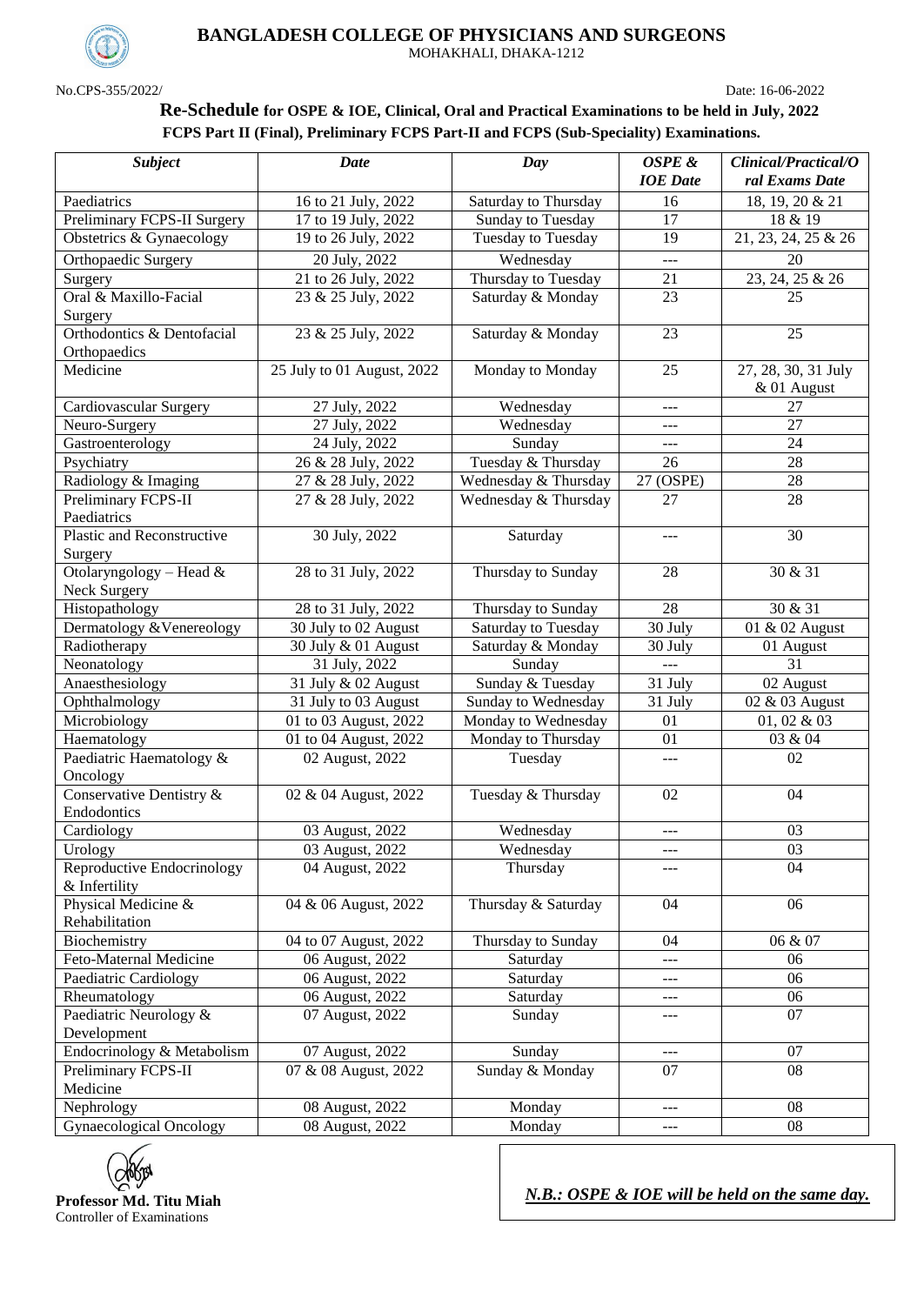## **BANGLADESH COLLEGE OF PHYSICIANS AND SURGEONS** MOHAKHALI, DHAKA-1212



## **Tentative Schedule for Clinical, Practical and Oral Examinations to be held in July 2022.**

# **MCPS Examination**

| <b>Subject</b>                          | <b>Clinical</b> , Oral and Practical<br><b>Exams Date</b> | Day                                      |
|-----------------------------------------|-----------------------------------------------------------|------------------------------------------|
| Medicine                                | 18, 19, 20 & 21 July, 2022                                | Monday, Tuesday, Wednesday &<br>Thursday |
| Paediatrics                             | 24, 25 & 26 July, 2022                                    | Sunday, Monday & Tuesday                 |
| Laboratory Medicine                     | 25, 26 & 27 July, 2022                                    | Monday, Tuesday & Wednesday              |
| Dental Surgery                          | 28 July, 2022                                             | Thursday                                 |
| Radiology & Imaging                     | 30 July, 2022                                             | Saturday                                 |
| Psychiatry                              | 30 July, 2022                                             | Saturday                                 |
| Obstetrics & Gynaecology                | 30, 31 July, 01, 02 & 03 August,<br>2022                  | Saturday to Wednesday                    |
| Radiotherapy                            | 04 August, 2022                                           | Thursday                                 |
| <b>Family Medicine</b>                  | 04 August, 2022                                           | Thursday                                 |
| Otolaryngology - Head & Neck<br>Surgery | 04 August, 2022                                           | Thursday                                 |
| Anaesthesiology                         | 06 & 07 August, 2022                                      | Saturday & Sunday                        |
| Dermatology & Venereology               | 06 & 07 August, 2022                                      | Saturday & Sunday                        |
| Surgery                                 | 06, 07 & 08 August, 2022                                  | Saturday, Sunday & Monday                |
| <b>Transfusion Medicine</b>             | 07 & 08 August, 2022                                      | Sunday & Monday                          |
| Forensic Medicine                       | 08 August, 2022                                           | Monday                                   |
| Ophthalmology                           | 10 & 11 August, 2022                                      | Wednesday & Thursday                     |